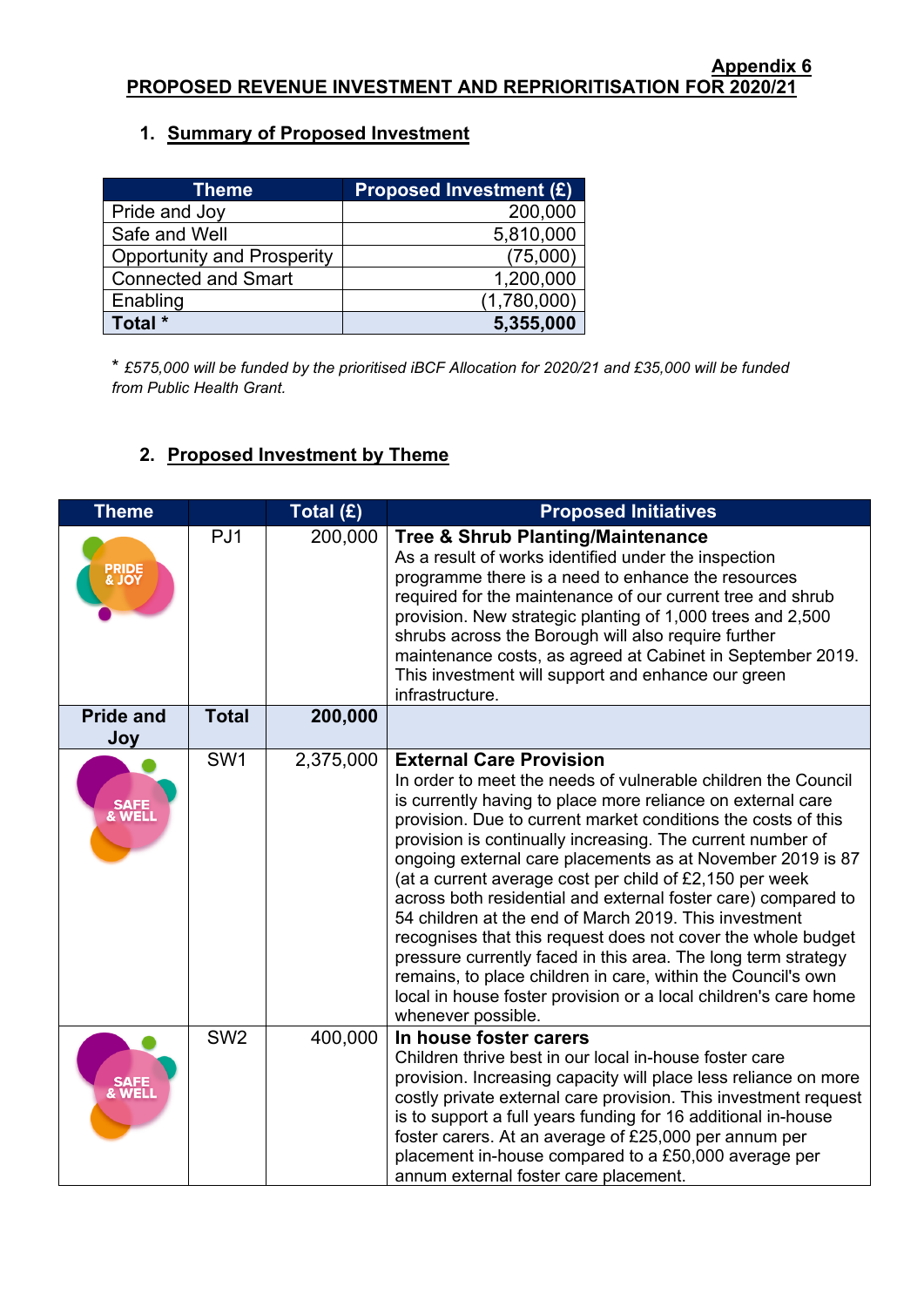| SAFE<br>WELI   | SW <sub>3</sub> | 210,000   | <b>Newly Qualified Social Workers</b><br>We have been very effective in recruiting Newly Qualified<br>Social Workers in order to keep Children's Social Care<br>caseloads at reasonable levels. This reduces reliance on the<br>use of agency staff and associated recruitment fees. This<br>investment request, is therefore seeking to increase the<br>Newly Qualified Social Care workforce academy to 10 fully<br>funded posts (currently 5 in 2019/20). This will contribute<br>towards developing a permanent and sustainable workforce.                                                          |
|----------------|-----------------|-----------|---------------------------------------------------------------------------------------------------------------------------------------------------------------------------------------------------------------------------------------------------------------------------------------------------------------------------------------------------------------------------------------------------------------------------------------------------------------------------------------------------------------------------------------------------------------------------------------------------------|
| <b>WEL</b>     | SW <sub>4</sub> | 115,000   | <b>Field work services</b><br>Due to the increase in caseloads Children's Social Care<br>teams within field work services are consistently fully staffed<br>whether through permanently employed staff or via agency<br>cover. It is making it impossible for the current budgeted<br>vacancy factor to be achieved and this investment request<br>seeks to remove it, recognising that the Council supports a<br>fully funded Children Social Care workforce establishment at<br>all times.                                                                                                            |
|                | SW <sub>5</sub> | 100,000   | <b>Vulnerable Children</b><br>Children's Social Care teams are also experiencing an<br>increase in the need to support vulnerable families who<br>require temporary accommodation support. These families<br>are assessed in accordance with national and council policy,<br>that if asylum seeking families have no access to central<br>government funds, any child protection issues still remain the<br>responsibility of the local authorities where that family is<br>seeking accommodation. This investment request is therefore<br>seeking an increase in the budget to support these families. |
| <b>WEL</b>     | SW <sub>6</sub> | 200,000   | <b>Children's Social Care legal costs</b><br>The current staffing resource in the Legal team is insufficient<br>to keep pace with the escalating number of childcare cases.<br>This means that it has been necessary to commission<br>additional external legal support to manage the increasing<br>demand.                                                                                                                                                                                                                                                                                             |
| SAFE<br>& WELL | SW7             | 1,095,000 | <b>Living Wage for Adult Service Providers</b><br>This request is for additional investment to cover the<br>forthcoming increase of the national living wage in April 2020.<br>The increase in wage costs for care providers will have an<br>impact on the amount we pay for care.                                                                                                                                                                                                                                                                                                                      |
| SAFE<br>& WELL | SW <sub>8</sub> | 350,000   | <b>Children to Adults transition</b><br>This funding is for the transition costs of supporting<br>individuals with a learning disability who will reach the age of<br>18 and meet the eligibility criteria for adult social care<br>interventions. The support will consider the person's skills<br>and ambitions, and contribute to positive outcomes in their<br>future lives.                                                                                                                                                                                                                        |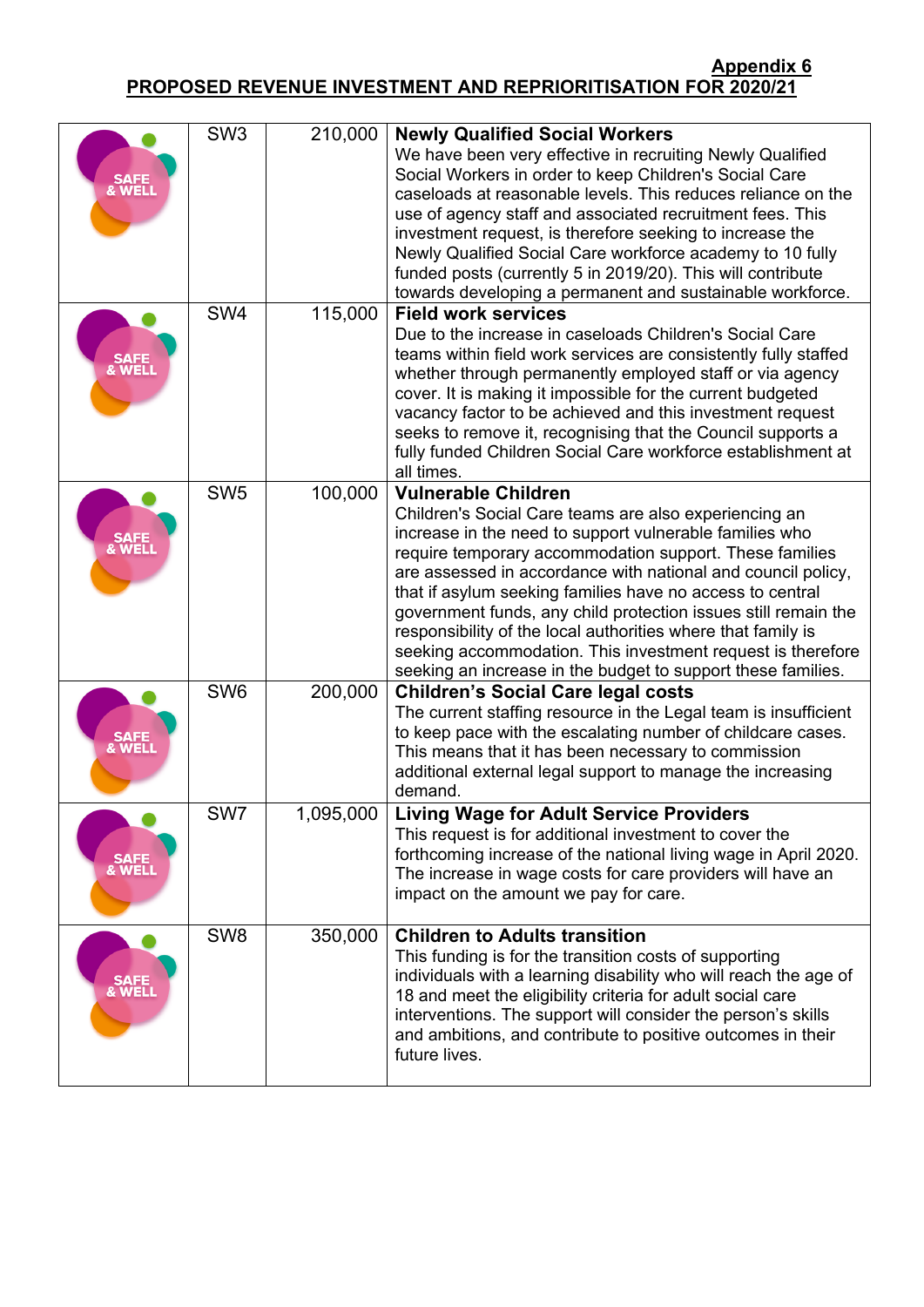| SAFE<br>& WELL | SW9         | 480,000 | <b>Older People demographics</b><br>This will help us to meet the care needs of our growing older<br>population. It will fund our Southend residents who either<br>remain in their own homes with a domiciliary care package or<br>direct payment. Those with more complex needs and who<br>cannot be cared for in their own homes will be placed in<br>suitable residential care.                                                                                                                                                                                                                                                                                                                                                                                                                                                |
|----------------|-------------|---------|-----------------------------------------------------------------------------------------------------------------------------------------------------------------------------------------------------------------------------------------------------------------------------------------------------------------------------------------------------------------------------------------------------------------------------------------------------------------------------------------------------------------------------------------------------------------------------------------------------------------------------------------------------------------------------------------------------------------------------------------------------------------------------------------------------------------------------------|
| SAFE<br>& WELL | <b>SW10</b> | 250,000 | <b>Equipment Services</b><br>Most people want to remain in their home rather than move to<br>a different setting. Some specific equipment is required to<br>support those people with more complex needs to continue to<br>remain in their own homes. This has created a pressure on<br>the Equipment Service budget. Allowing people to be cared<br>for in their own homes wherever possible reduces their social<br>isolation and increases their quality of life. The equipment<br>provided includes zimmer frames, commodes, reclining chairs<br>and beds. This approach also aligns with Care Act<br>requirements, to ensure consideration of an individual's<br>wellbeing and prevent, reduce or delay the need for more<br>costly interventions.                                                                           |
| SAFE<br>& WELI | <b>SW11</b> | 120,000 | <b>Green City Aspirations</b><br>To help realise our green city ambitions, specialist planning<br>expertise is required, particularly around air quality<br>requirements. It is a legal requirement for the Council to have<br>an Air Quality Action Plan and this strengthens the links to<br>both Public Health and Highways to ensure that preventative<br>measures are in place to improve our local air quality. This<br>proposal will provide the investment needed for the<br>permanent continuation of an Air Quality Specialist and<br>Planning Support Officer. These roles will enable reviews of<br>all planning applications for health considerations to assess<br>any potential issues ranging from noise complaints to<br>contaminated land. This work will also reduce the probability<br>of future enforcement. |
| SAFE<br>& WELI | <b>SW12</b> | 25,000  | <b>Public Health Act Funeral Arrangements</b><br>There were 59 Public Health Act funerals in 2018/19 at an<br>average cost of £1,000. All Public Health Act funerals from<br>April 2019 are the responsibility of the Council, this request<br>will bring the budget up to a more realistic level to undertake<br>this statutory duty.                                                                                                                                                                                                                                                                                                                                                                                                                                                                                            |
| SAFE<br>& WELL | <b>SW13</b> | 155,000 | <b>Liquid Logic Support Team</b><br>To support the development and administration of the new<br>system but also to maximise the potential benefits of the new<br>capabilities and secure greater value for money. Improving<br>the functionality of the system will lead to the release of<br>further efficiencies from improved productivity and better<br>outcomes for clients from within both Adults and Children's<br>Services.                                                                                                                                                                                                                                                                                                                                                                                              |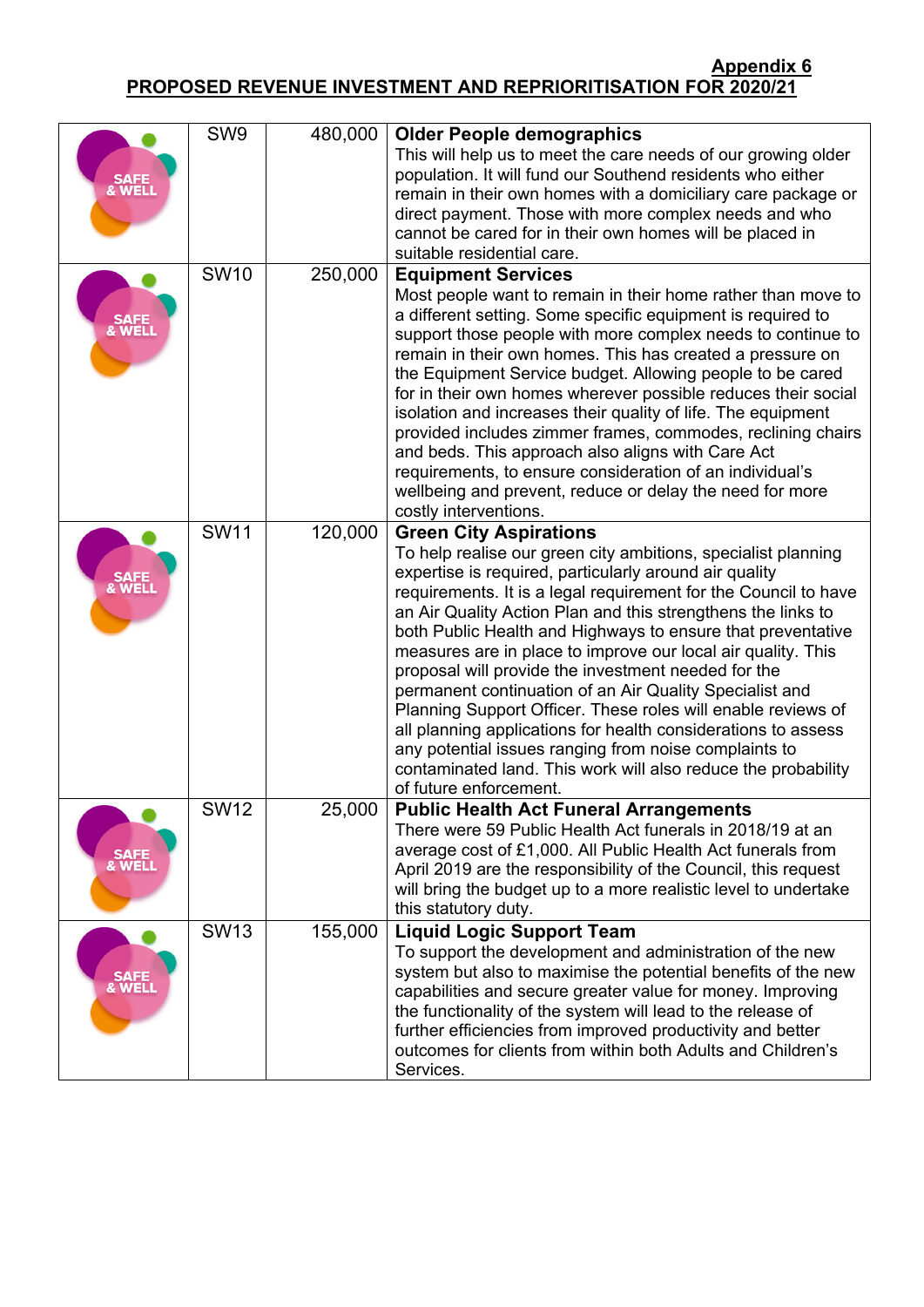| SAFE<br>& WELI                                 | <b>SW14</b>     | 35,000     | <b>Complex Needs Provision</b><br>This would provide circa 32 hours extra per week - which<br>would enhance the current operating model at the facility,<br>minimise complaints from neighbours and ensure the safety<br>of staff members who are dealing with some very challenging<br>clients. Currently funded by Public Health grant. Acquiring an<br>additional suitable property is also being pursued via the<br>capital investment programme to expand and extend local<br>provision. Funding for running this new facility will initially<br>come from the use of 'one-off' investment from reserves while<br>potential other opportunities are explored. |
|------------------------------------------------|-----------------|------------|--------------------------------------------------------------------------------------------------------------------------------------------------------------------------------------------------------------------------------------------------------------------------------------------------------------------------------------------------------------------------------------------------------------------------------------------------------------------------------------------------------------------------------------------------------------------------------------------------------------------------------------------------------------------|
| SAFE<br>& WELI                                 | <b>SW15</b>     | (E100,000) | <b>Southend Care</b><br>Saving on the existing block contract through the Company's<br>efficient service delivery model as former Council staff who<br>TUPE'd over to the Care Company are replaced through<br>natural turnover by staff appointed on Southend Care's own<br>terms and conditions. This saving has previously been<br>declared as part of the contribution towards the financing<br>costs of the Priory New build facility.                                                                                                                                                                                                                        |
| Safe and<br>Well                               | <b>Total</b>    | 5,810,000  |                                                                                                                                                                                                                                                                                                                                                                                                                                                                                                                                                                                                                                                                    |
| <b>PPORTUNIT)</b>                              | OP <sub>1</sub> | 100,000    | <b>Library Review</b><br>It was identified from the libraries peer review that there was<br>a need to provide investment to address a number of items.<br>Additional staffing costs at peak times to keep libraries open,<br>a revision in the level of income targets and a recognition of<br>an increase in cleaning costs. This change will adjust the<br>budget accordingly to an appropriate level.                                                                                                                                                                                                                                                           |
|                                                | OP <sub>2</sub> | (75,000)   | <b>Income Generation - Registration Service</b><br>The statutory fee for birth, death and marriage certificates has<br>increased from £4 to £11. The number of certificates issued<br>will be closely monitored to assess the reasonableness of this<br>increased income target but this change will result in<br>additional income.                                                                                                                                                                                                                                                                                                                               |
| <b>OPPORTUNITY</b><br>& PROSPERITY             | OP <sub>3</sub> | (100,000)  | <b>Asset Management Income</b><br>Additional rent and lease income will be achieved due to the<br>planned annual reviews for a range of tenants in Council<br>owned properties and assets. There will also be additional<br>rent from Friars Nursery and new properties at Brunel Road.                                                                                                                                                                                                                                                                                                                                                                            |
| <b>Opportunity</b><br>and<br><b>Prosperity</b> | <b>Total</b>    | (75,000)   |                                                                                                                                                                                                                                                                                                                                                                                                                                                                                                                                                                                                                                                                    |
| <b>CONNECTED</b><br>& SMART                    | CS <sub>1</sub> | 500,000    | <b>Potholes</b><br>This investment will fund appropriate reactive works to be<br>undertaken alongside planned capital maintenance works<br>which over time will improve the overall quality of the highway<br>and footway for all road and footpath users.                                                                                                                                                                                                                                                                                                                                                                                                         |
| CONNECTED                                      | CS <sub>2</sub> | 50,000     | <b>Town Centre Parking</b><br>This will enable the current reinstatement of one hour car<br>parking in the following Town Centre car parks to continue;<br>Alexandra Street, Clarence Road, Essex Street, University<br>Square and Warrior Square.                                                                                                                                                                                                                                                                                                                                                                                                                 |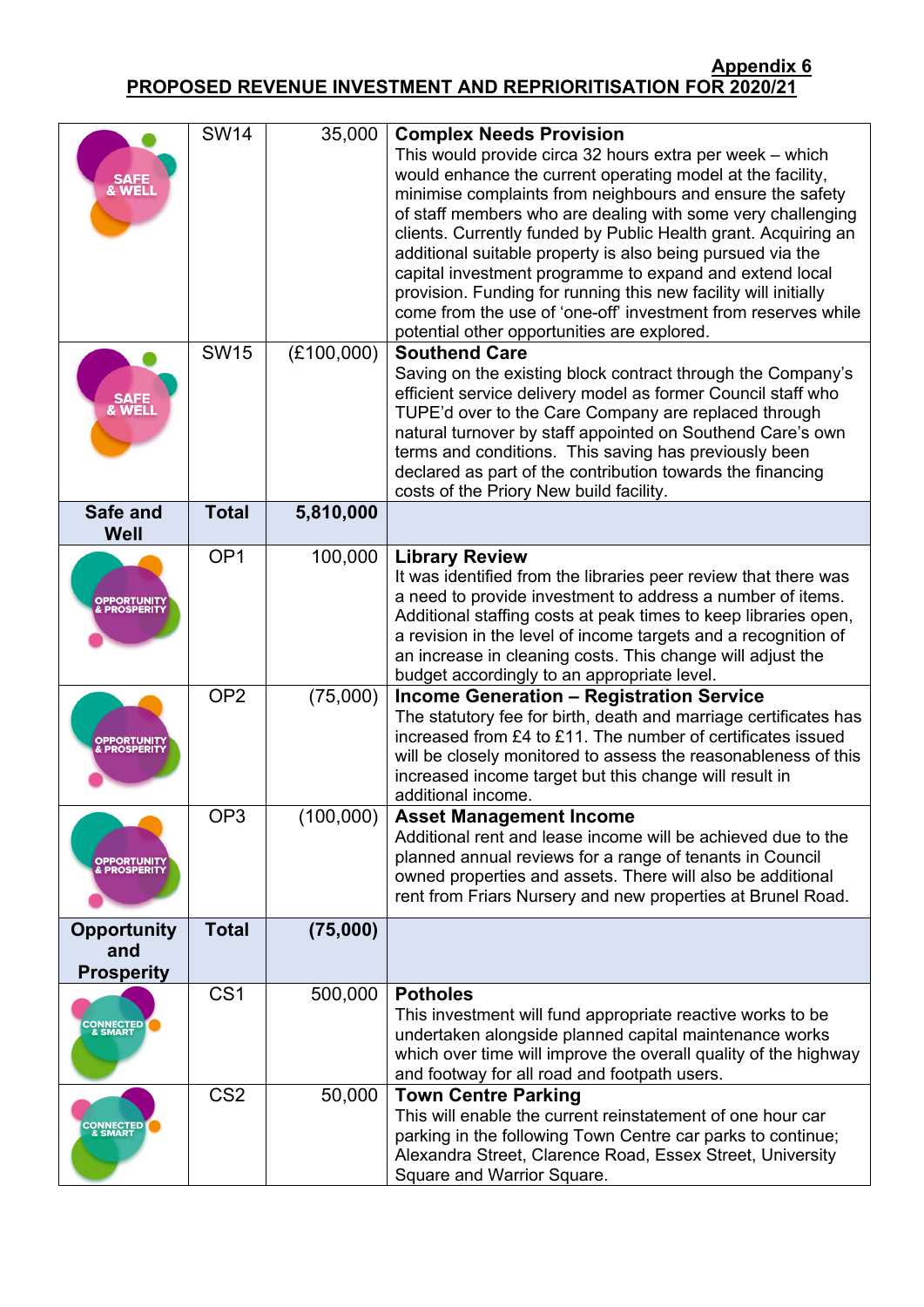| <b>CONNECTED</b><br>& SMART         | CS <sub>3</sub> | 50,000    | <b>Signal Maintenance</b><br>An increase in the use of Variable Message Signage has<br>resulted in an increased maintenance requirement for these<br>useful assets. There has also been an increase in the<br>damage caused to traffic signals and junction boxes which<br>have to be repaired. If there is sufficient evidence then these<br>costs can be reclaimed through insurance companies.                                                                                                                                                                                                                                                                                                                                   |
|-------------------------------------|-----------------|-----------|-------------------------------------------------------------------------------------------------------------------------------------------------------------------------------------------------------------------------------------------------------------------------------------------------------------------------------------------------------------------------------------------------------------------------------------------------------------------------------------------------------------------------------------------------------------------------------------------------------------------------------------------------------------------------------------------------------------------------------------|
| <b>CONNECTED</b><br>& SMART         | CS4             | 500,000   | <b>Streetworks Income</b><br>Positively there has been a significant decrease in the<br>number of instances of extended closures of the highway and<br>substandard reinstatement works. This has resulted in a<br>significant reduction in the level of income that can<br>reasonably be expected in the future from issuing penalty<br>notices to utility companies.                                                                                                                                                                                                                                                                                                                                                               |
| <b>CONNECTED<br/>&amp; SMART</b>    | CS <sub>5</sub> | 100,000   | <b>Rechargeable Works</b><br>When necessary works are undertaken as a result of damage<br>caused to street furniture, with appropriate evidence these<br>costs can be recharged to the liable party. The income target<br>in this area has historically been overstated and this<br>adjustment will ensure that the income budget is set at a<br>more realistic level.                                                                                                                                                                                                                                                                                                                                                              |
| <b>Connected</b><br>and Smart       | <b>Total</b>    | 1,200,000 |                                                                                                                                                                                                                                                                                                                                                                                                                                                                                                                                                                                                                                                                                                                                     |
| <b>SOUTHEND</b><br>t all starts her | E1              | 200,000   | <b>ICT Transformation</b><br>Additional investment required to support the<br>development of a new modern staffing structure<br>designed to enable transformation and delivery.<br>Principles of the new structure are based upon ICT<br>being outcome aligned, business enabling with a clear<br>strategy and technical architecture to develop best in<br>class skills and capabilities.                                                                                                                                                                                                                                                                                                                                          |
|                                     | E2              | 100,000   | <b>Workforce Development</b><br>Delivery of innovative solutions to roll out self-serve<br>management capabilities and Learning & Development<br>processes. This will allow for a continuing focus on the<br>training and development of all staff across the<br>organisation.                                                                                                                                                                                                                                                                                                                                                                                                                                                      |
| <b>SOUTHEND</b>                     | E <sub>3</sub>  | (800,000) | <b>Waste Disposal</b><br>There continues to be a benefit due to the Basildon<br>Mechanical and Biological Treatment (MBT) plant<br>remaining in a commissioning phase which charges a<br>lower gate fee to accept residual waste and a further<br>benefit due to the extension to the waste Joint Working<br>Agreement with Essex CC which provides a share of the<br>Waste Infrastructure Grant. This budget can therefore<br>be temporarily adjusted to reflect the current situation<br>until the outcome of the waste collection / disposal<br>contract. The Medium Term Financial Forecast will be<br>updated accordingly to reflect our future waste disposal<br>liabilities if costs are expected to increase in the future. |